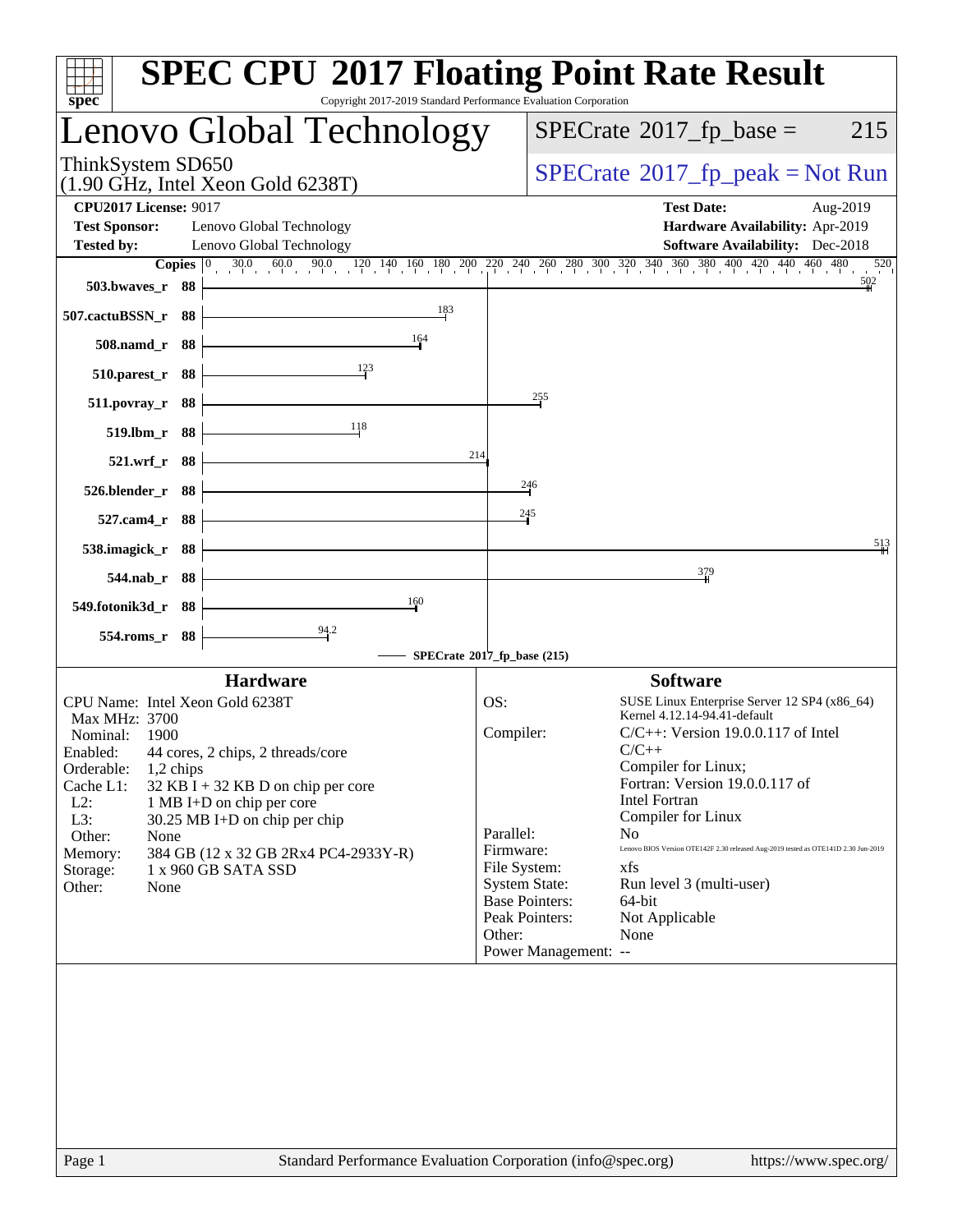

## Lenovo Global Technology

 $SPECTate$ <sup>®</sup>[2017\\_fp\\_base =](http://www.spec.org/auto/cpu2017/Docs/result-fields.html#SPECrate2017fpbase) 215

#### (1.90 GHz, Intel Xeon Gold 6238T) ThinkSystem SD650<br>(1.00 GHz, Intel Year Gald 6238T) [SPECrate](http://www.spec.org/auto/cpu2017/Docs/result-fields.html#SPECrate2017fppeak)®[2017\\_fp\\_peak = N](http://www.spec.org/auto/cpu2017/Docs/result-fields.html#SPECrate2017fppeak)ot Run

**[Test Sponsor:](http://www.spec.org/auto/cpu2017/Docs/result-fields.html#TestSponsor)** Lenovo Global Technology **[Hardware Availability:](http://www.spec.org/auto/cpu2017/Docs/result-fields.html#HardwareAvailability)** Apr-2019 **[Tested by:](http://www.spec.org/auto/cpu2017/Docs/result-fields.html#Testedby)** Lenovo Global Technology **[Software Availability:](http://www.spec.org/auto/cpu2017/Docs/result-fields.html#SoftwareAvailability)** Dec-2018

**[CPU2017 License:](http://www.spec.org/auto/cpu2017/Docs/result-fields.html#CPU2017License)** 9017 **[Test Date:](http://www.spec.org/auto/cpu2017/Docs/result-fields.html#TestDate)** Aug-2019

**[Results Table](http://www.spec.org/auto/cpu2017/Docs/result-fields.html#ResultsTable)**

|                                  |               |                |                | <b>Base</b>    |            |                |            |               |                |              | <b>Peak</b>    |              |                |              |
|----------------------------------|---------------|----------------|----------------|----------------|------------|----------------|------------|---------------|----------------|--------------|----------------|--------------|----------------|--------------|
| <b>Benchmark</b>                 | <b>Copies</b> | <b>Seconds</b> | Ratio          | <b>Seconds</b> | Ratio      | <b>Seconds</b> | Ratio      | <b>Copies</b> | <b>Seconds</b> | <b>Ratio</b> | <b>Seconds</b> | <b>Ratio</b> | <b>Seconds</b> | <b>Ratio</b> |
| 503.bwaves_r                     | 88            | 1759           | 502            | 1751           | 504        | 1764           | 500        |               |                |              |                |              |                |              |
| 507.cactuBSSN r                  | 88            | 609            | 183            | 608            | 183        | 609            | 183        |               |                |              |                |              |                |              |
| $508$ .namd $r$                  | 88            | 509            | 164            | 512            | 163        | 511            | 164        |               |                |              |                |              |                |              |
| 510.parest_r                     | 88            | 1877           | 123            | 1878           | 123        | 1875           | 123        |               |                |              |                |              |                |              |
| 511.povray_r                     | 88            | 808            | 254            | 807            | 255        | 807            | 255        |               |                |              |                |              |                |              |
| 519.lbm r                        | 88            | 788            | 118            | 788            | <b>118</b> | 788            | 118        |               |                |              |                |              |                |              |
| $521$ .wrf r                     | 88            | 922            | 214            | 915            | 215        | 921            | <u>214</u> |               |                |              |                |              |                |              |
| 526.blender r                    | 88            | 545            | 246            | 545            | <u>246</u> | 543            | 247        |               |                |              |                |              |                |              |
| $527$ .cam $4r$                  | 88            | 628            | 245            | 631            | 244        | 627            | 245        |               |                |              |                |              |                |              |
| 538.imagick_r                    | 88            | 428            | 511            | 424            | 516        | 427            | 513        |               |                |              |                |              |                |              |
| $544$ .nab_r                     | 88            | 389            | 381            | 391            | 379        | 390            | 379        |               |                |              |                |              |                |              |
| 549.fotonik3d r                  | 88            | 2130           | 161            | 2138           | 160        | 2141           | 160        |               |                |              |                |              |                |              |
| $554$ .roms_r                    | 88            | 1489           | 93.9           | 1483           | 94.3       | 1485           | 94.2       |               |                |              |                |              |                |              |
| $SPECrate^{\circ}2017$ fp base = |               |                | 215            |                |            |                |            |               |                |              |                |              |                |              |
| $SPECrate^{\circ}2017$ fp peak = |               |                | <b>Not Run</b> |                |            |                |            |               |                |              |                |              |                |              |

Results appear in the [order in which they were run.](http://www.spec.org/auto/cpu2017/Docs/result-fields.html#RunOrder) Bold underlined text [indicates a median measurement.](http://www.spec.org/auto/cpu2017/Docs/result-fields.html#Median)

### **[Submit Notes](http://www.spec.org/auto/cpu2017/Docs/result-fields.html#SubmitNotes)**

 The numactl mechanism was used to bind copies to processors. The config file option 'submit' was used to generate numactl commands to bind each copy to a specific processor. For details, please see the config file.

### **[Operating System Notes](http://www.spec.org/auto/cpu2017/Docs/result-fields.html#OperatingSystemNotes)**

Stack size set to unlimited using "ulimit -s unlimited"

### **[General Notes](http://www.spec.org/auto/cpu2017/Docs/result-fields.html#GeneralNotes)**

Environment variables set by runcpu before the start of the run: LD\_LIBRARY\_PATH = "/home/cpu2017-1.0.5-ic19/lib/intel64"

 Binaries compiled on a system with 1x Intel Core i9-799X CPU + 32GB RAM memory using Redhat Enterprise Linux 7.5 Transparent Huge Pages enabled by default Prior to runcpu invocation Filesystem page cache synced and cleared with: sync; echo 3> /proc/sys/vm/drop\_caches runcpu command invoked through numactl i.e.: numactl --interleave=all runcpu <etc> NA: The test sponsor attests, as of date of publication, that CVE-2017-5754 (Meltdown) is mitigated in the system as tested and documented.

**(Continued on next page)**

| Page 2 | Standard Performance Evaluation Corporation (info@spec.org) | https://www.spec.org/ |
|--------|-------------------------------------------------------------|-----------------------|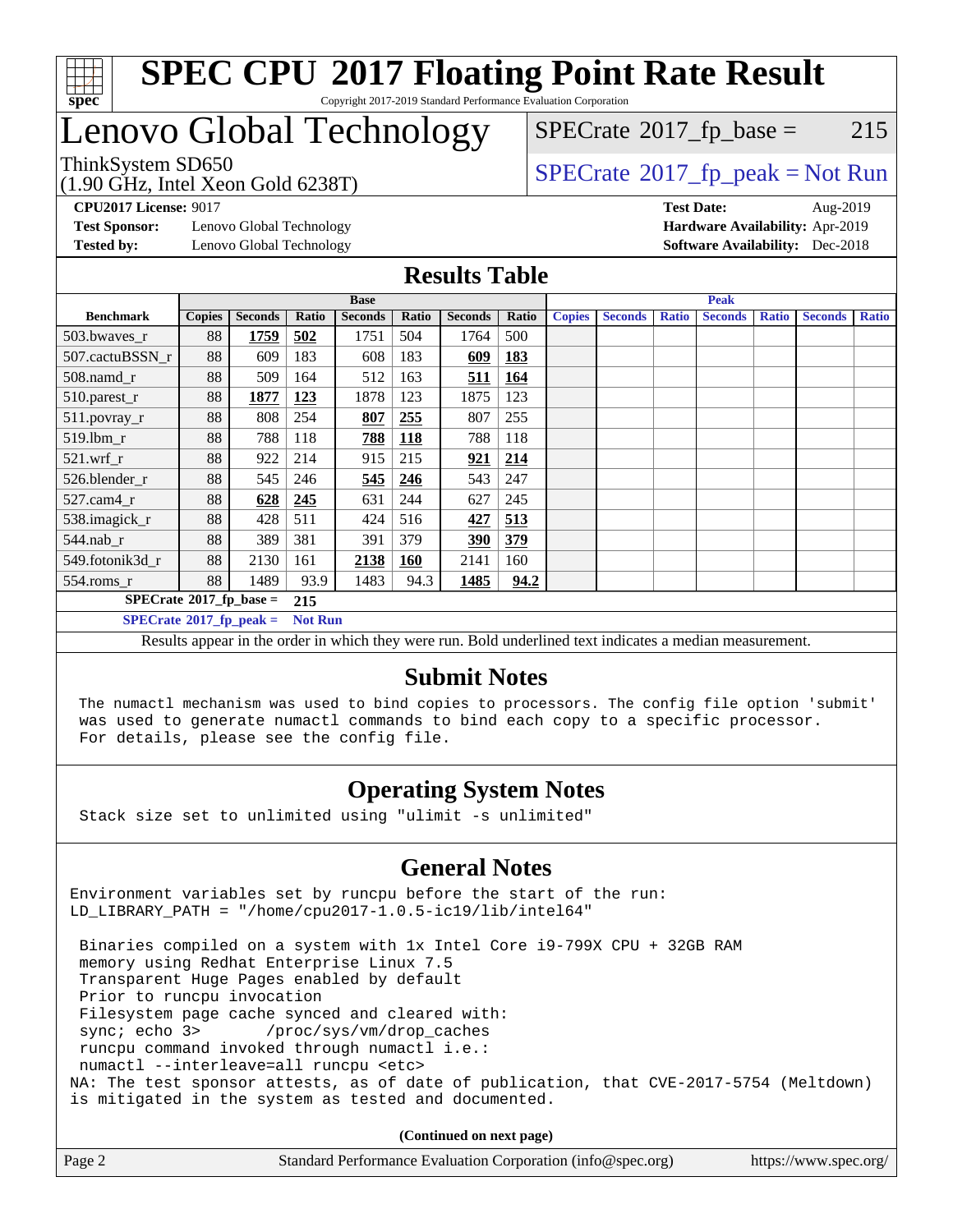

# **[SPEC CPU](http://www.spec.org/auto/cpu2017/Docs/result-fields.html#SPECCPU2017FloatingPointRateResult)[2017 Floating Point Rate Result](http://www.spec.org/auto/cpu2017/Docs/result-fields.html#SPECCPU2017FloatingPointRateResult)**

Copyright 2017-2019 Standard Performance Evaluation Corporation

Lenovo Global Technology

 $SPECTate$ <sup>®</sup>[2017\\_fp\\_base =](http://www.spec.org/auto/cpu2017/Docs/result-fields.html#SPECrate2017fpbase) 215

(1.90 GHz, Intel Xeon Gold 6238T)

ThinkSystem SD650  $SPECrate@2017_fp\_peak = Not Run$  $SPECrate@2017_fp\_peak = Not Run$ 

**[Test Sponsor:](http://www.spec.org/auto/cpu2017/Docs/result-fields.html#TestSponsor)** Lenovo Global Technology **[Hardware Availability:](http://www.spec.org/auto/cpu2017/Docs/result-fields.html#HardwareAvailability)** Apr-2019 **[Tested by:](http://www.spec.org/auto/cpu2017/Docs/result-fields.html#Testedby)** Lenovo Global Technology **[Software Availability:](http://www.spec.org/auto/cpu2017/Docs/result-fields.html#SoftwareAvailability)** Dec-2018

**[CPU2017 License:](http://www.spec.org/auto/cpu2017/Docs/result-fields.html#CPU2017License)** 9017 **[Test Date:](http://www.spec.org/auto/cpu2017/Docs/result-fields.html#TestDate)** Aug-2019

### **[General Notes \(Continued\)](http://www.spec.org/auto/cpu2017/Docs/result-fields.html#GeneralNotes)**

Yes: The test sponsor attests, as of date of publication, that CVE-2017-5753 (Spectre variant 1) is mitigated in the system as tested and documented. Yes: The test sponsor attests, as of date of publication, that CVE-2017-5715 (Spectre variant 2) is mitigated in the system as tested and documented. Yes: The test sponsor attests, as of date of publication, that CVE-2018-3640 (Spectre variant 3a) is mitigated in the system as tested and documented. Yes: The test sponsor attests, as of date of publication, that CVE-2018-3639 (Spectre variant 4) is mitigated in the system as tested and documented.

### **[Platform Notes](http://www.spec.org/auto/cpu2017/Docs/result-fields.html#PlatformNotes)**

Page 3 Standard Performance Evaluation Corporation [\(info@spec.org\)](mailto:info@spec.org) <https://www.spec.org/> BIOS configuration: Choose Operating Mode set to Maximum Performance Choose Operating Mode set to Custom Mode MONITOR/MWAIT set to Enable DCU Streamer Prefetcher set to Disable SNC set to Enable LLC dead line alloc set to Disable Sysinfo program /home/cpu2017-1.0.5-ic19/bin/sysinfo Rev: r5974 of 2018-05-19 9bcde8f2999c33d61f64985e45859ea9 running on linux-55rv Tue Aug 6 17:06:06 2019 SUT (System Under Test) info as seen by some common utilities. For more information on this section, see <https://www.spec.org/cpu2017/Docs/config.html#sysinfo> From /proc/cpuinfo model name : Intel(R) Xeon(R) Gold 6238T CPU @ 1.90GHz 2 "physical id"s (chips) 88 "processors" cores, siblings (Caution: counting these is hw and system dependent. The following excerpts from /proc/cpuinfo might not be reliable. Use with caution.) cpu cores : 22 siblings : 44 physical 0: cores 0 1 2 3 4 5 8 9 10 11 12 16 17 18 19 20 21 24 25 26 27 28 physical 1: cores 0 1 2 3 4 5 8 9 10 11 12 16 17 18 19 20 21 24 25 26 27 28 From lscpu: Architecture: x86\_64 CPU op-mode(s): 32-bit, 64-bit Byte Order: Little Endian CPU(s): 88 On-line CPU(s) list: 0-87 Thread(s) per core: 2 Core(s) per socket: 22 Socket(s): 2 **(Continued on next page)**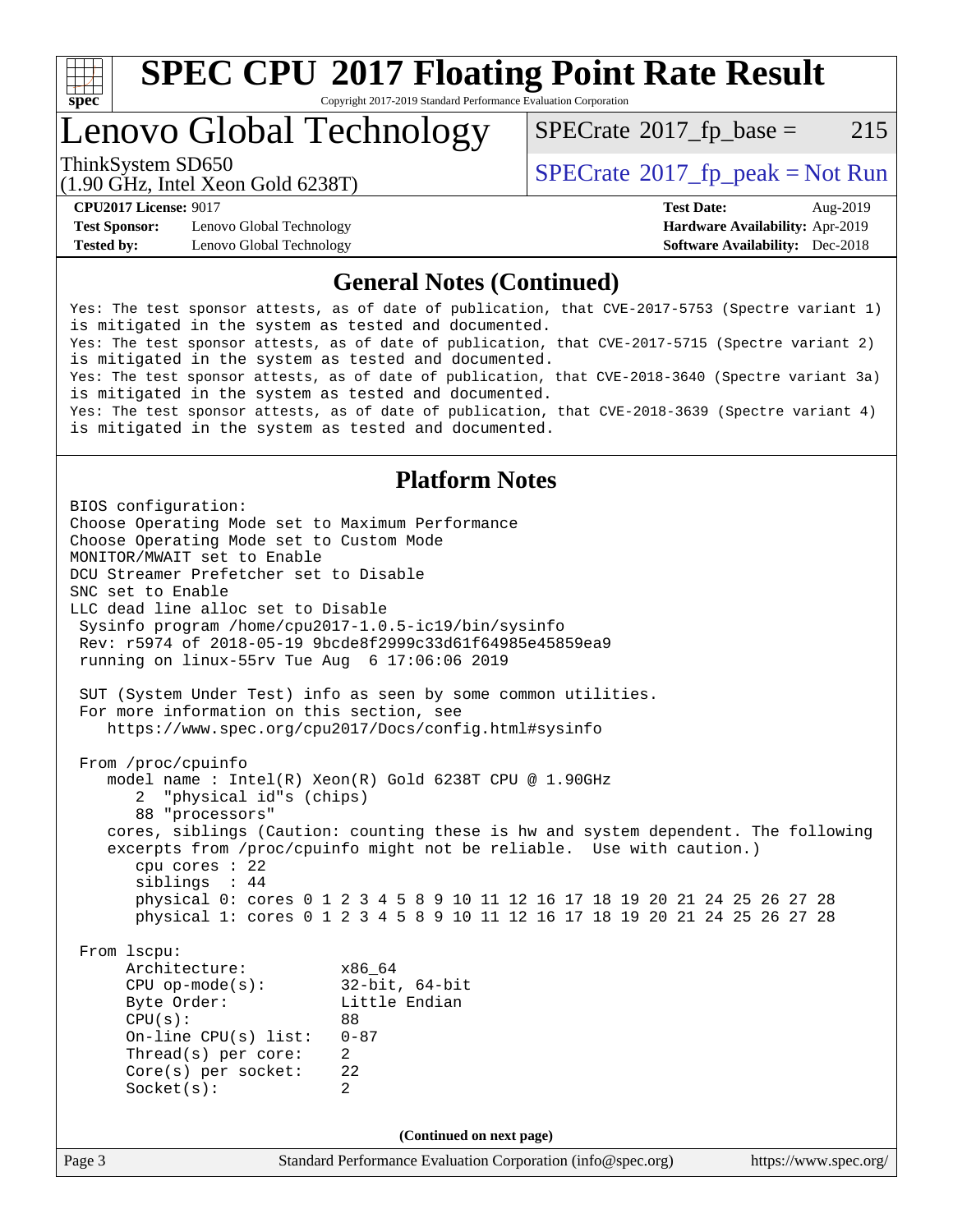

# **[SPEC CPU](http://www.spec.org/auto/cpu2017/Docs/result-fields.html#SPECCPU2017FloatingPointRateResult)[2017 Floating Point Rate Result](http://www.spec.org/auto/cpu2017/Docs/result-fields.html#SPECCPU2017FloatingPointRateResult)**

Copyright 2017-2019 Standard Performance Evaluation Corporation

## Lenovo Global Technology

 $SPECTate@2017_fp\_base = 215$ 

(1.90 GHz, Intel Xeon Gold 6238T)

ThinkSystem SD650<br>(1.90 GHz, Intel Xeon Gold 6238T) [SPECrate](http://www.spec.org/auto/cpu2017/Docs/result-fields.html#SPECrate2017fppeak)®[2017\\_fp\\_peak = N](http://www.spec.org/auto/cpu2017/Docs/result-fields.html#SPECrate2017fppeak)ot Run

**[CPU2017 License:](http://www.spec.org/auto/cpu2017/Docs/result-fields.html#CPU2017License)** 9017 **[Test Date:](http://www.spec.org/auto/cpu2017/Docs/result-fields.html#TestDate)** Aug-2019

**[Test Sponsor:](http://www.spec.org/auto/cpu2017/Docs/result-fields.html#TestSponsor)** Lenovo Global Technology **[Hardware Availability:](http://www.spec.org/auto/cpu2017/Docs/result-fields.html#HardwareAvailability)** Apr-2019 **[Tested by:](http://www.spec.org/auto/cpu2017/Docs/result-fields.html#Testedby)** Lenovo Global Technology **[Software Availability:](http://www.spec.org/auto/cpu2017/Docs/result-fields.html#SoftwareAvailability)** Dec-2018

### **[Platform Notes \(Continued\)](http://www.spec.org/auto/cpu2017/Docs/result-fields.html#PlatformNotes)**

| NUMA $node(s):$            | 4                                                                                    |
|----------------------------|--------------------------------------------------------------------------------------|
| Vendor ID:                 | GenuineIntel                                                                         |
| CPU family:                | 6                                                                                    |
| Model:                     | 85                                                                                   |
| Model name:                | $Intel(R) Xeon(R) Gold 6238T CPU @ 1.90GHz$                                          |
| Stepping:                  | 6                                                                                    |
| CPU MHz:                   | 1900.000                                                                             |
| $CPU$ $max$ $MHz$ :        | 3700.0000                                                                            |
| CPU min MHz:               | 800.0000                                                                             |
| BogoMIPS:                  | 3800.00                                                                              |
| Virtualization:            | $VT - x$                                                                             |
| Lld cache:<br>Lli cache:   | 32K                                                                                  |
| $L2$ cache:                | 32K<br>1024K                                                                         |
| L3 cache:                  | 30976K                                                                               |
| NUMA node0 CPU(s):         | $0-2, 6-8, 11-13, 17, 18, 44-46, 50-52, 55-57, 61, 62$                               |
| NUMA nodel CPU(s):         | $3-5, 9, 10, 14-16, 19-21, 47-49, 53, 54, 58-60, 63-65$                              |
| NUMA $node2$ $CPU(s)$ :    | 22-24, 28-30, 33-35, 39, 40, 66-68, 72-74, 77-79, 83, 84                             |
| NUMA node3 CPU(s):         | 25-27, 31, 32, 36-38, 41-43, 69-71, 75, 76, 80-82, 85-87                             |
| Flags:                     | fpu vme de pse tsc msr pae mce cx8 apic sep mtrr pge mca cmov                        |
|                            | pat pse36 clflush dts acpi mmx fxsr sse sse2 ss ht tm pbe syscall nx pdpe1gb rdtscp  |
|                            | lm constant_tsc art arch_perfmon pebs bts rep_good nopl xtopology nonstop_tsc cpuid  |
|                            | aperfmperf pni pclmulqdq dtes64 monitor ds_cpl vmx smx est tm2 ssse3 sdbg fma cx16   |
|                            | xtpr pdcm pcid dca sse4_1 sse4_2 x2apic movbe popcnt tsc_deadline_timer aes xsave    |
|                            | avx f16c rdrand lahf_lm abm 3dnowprefetch cpuid_fault epb cat_13 cdp_13              |
|                            | invpcid_single intel_ppin ssbd mba ibrs ibpb stibp tpr_shadow vnmi flexpriority ept  |
|                            | vpid fsgsbase tsc_adjust bmil hle avx2 smep bmi2 erms invpcid rtm cqm mpx rdt_a      |
|                            | avx512f avx512dq rdseed adx smap clflushopt clwb intel_pt avx512cd avx512bw avx512vl |
|                            | xsaveopt xsavec xgetbvl xsaves cqm_llc cqm_occup_llc cqm_mbm_total cqm_mbm_local     |
|                            | dtherm ida arat pln pts pku ospke avx512_vnni flush_lld arch_capabilities            |
|                            |                                                                                      |
| /proc/cpuinfo cache data   |                                                                                      |
| cache size : 30976 KB      |                                                                                      |
|                            |                                                                                      |
|                            | From numactl --hardware WARNING: a numactl 'node' might or might not correspond to a |
| physical chip.             |                                                                                      |
| $available: 4 nodes (0-3)$ |                                                                                      |
|                            | node 0 cpus: 0 1 2 6 7 8 11 12 13 17 18 44 45 46 50 51 52 55 56 57 61 62             |
| node 0 size: 96365 MB      |                                                                                      |
| node 0 free: 89254 MB      |                                                                                      |
|                            | node 1 cpus: 3 4 5 9 10 14 15 16 19 20 21 47 48 49 53 54 58 59 60 63 64 65           |
| node 1 size: 96724 MB      |                                                                                      |
| node 1 free: 91948 MB      | node 2 cpus: 22 23 24 28 29 30 33 34 35 39 40 66 67 68 72 73 74 77 78 79 83 84       |
| node 2 size: 96753 MB      |                                                                                      |
| node 2 free: 92019 MB      |                                                                                      |
|                            | node 3 cpus: 25 26 27 31 32 36 37 38 41 42 43 69 70 71 75 76 80 81 82 85 86 87       |
|                            |                                                                                      |
|                            |                                                                                      |
|                            | (Continued on next page)                                                             |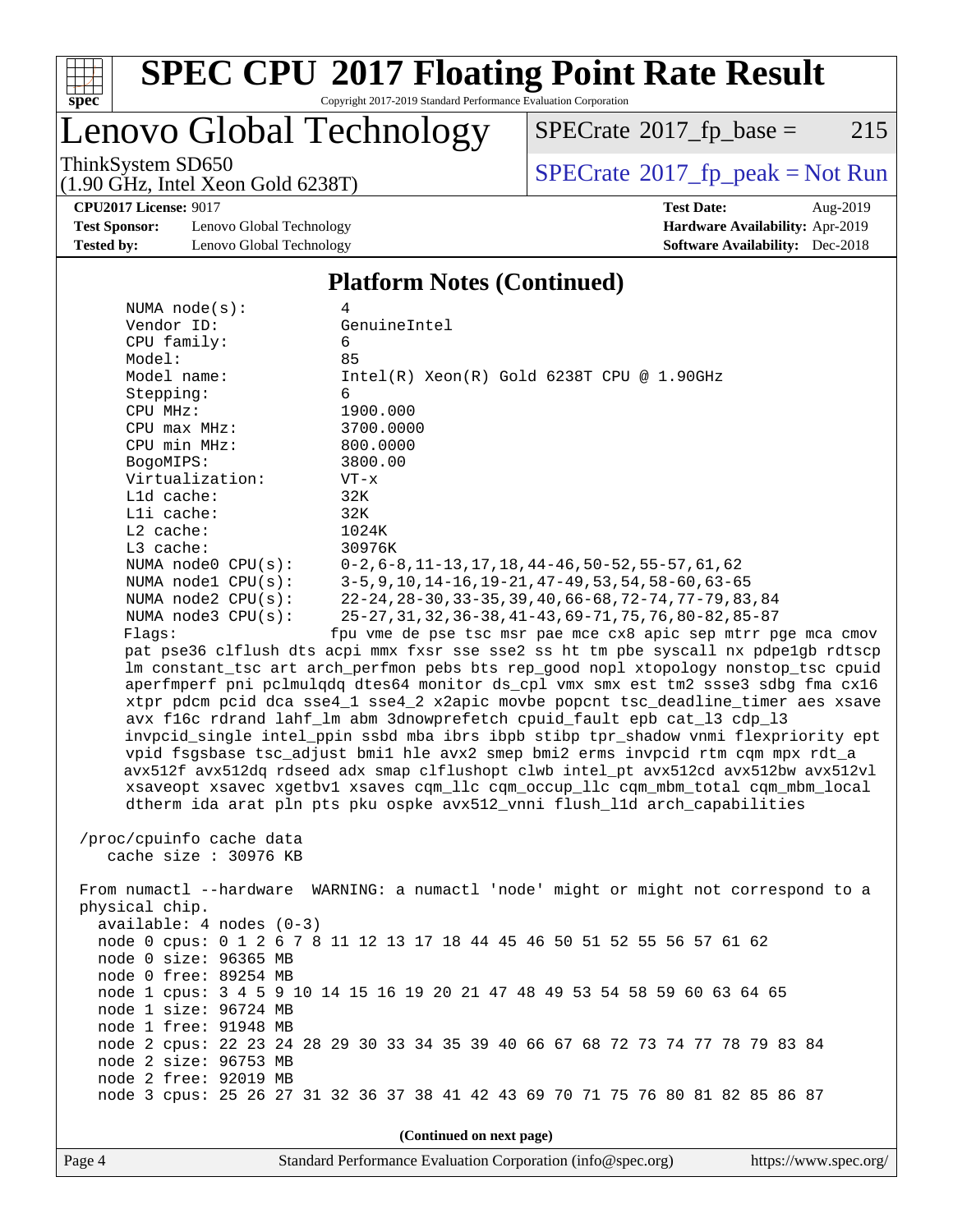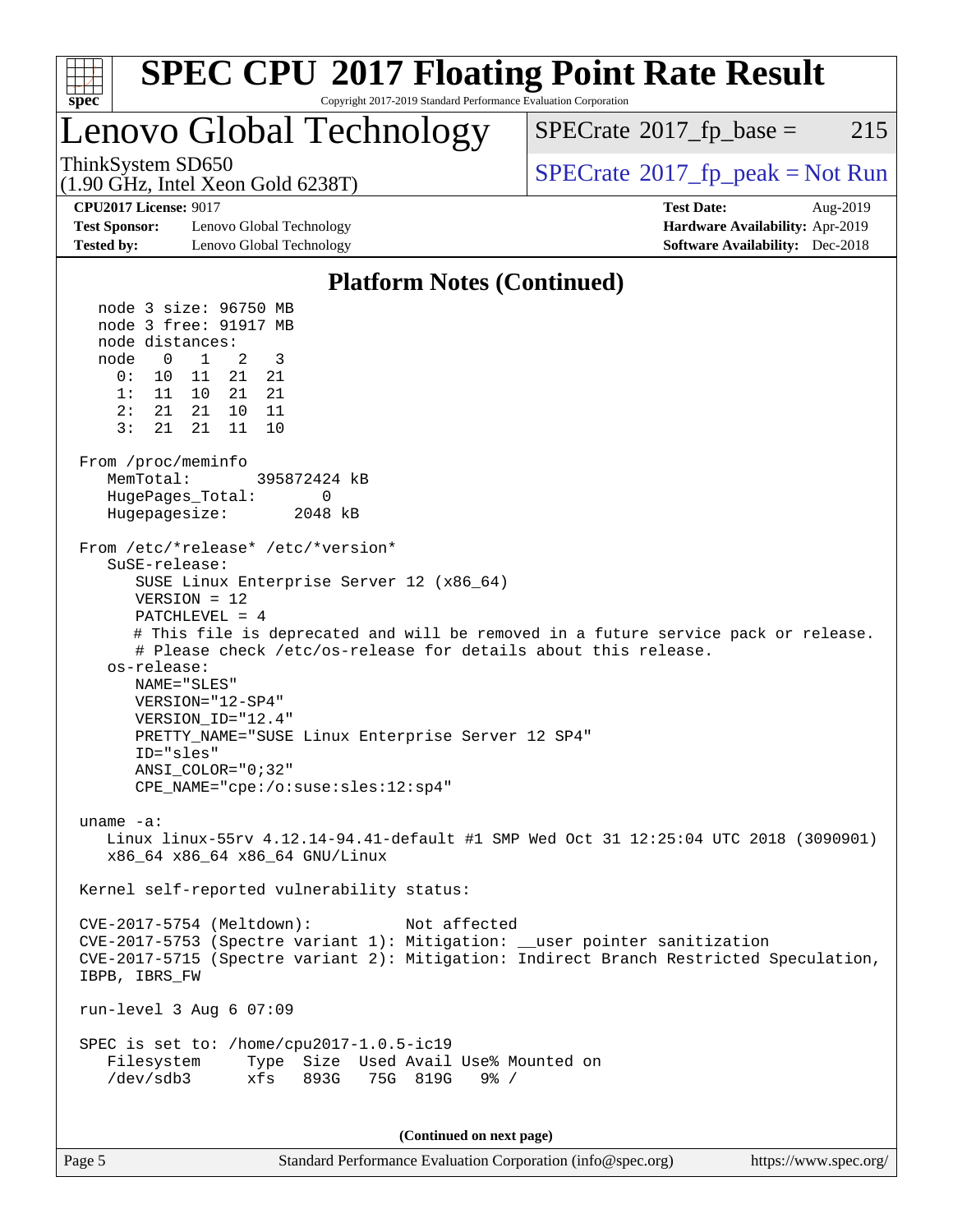

# Lenovo Global Technology<br>ThinkSystem SD650

 $SPECTate@2017_fp\_base = 215$ 

(1.90 GHz, Intel Xeon Gold 6238T)

 $SPECTate@2017<sub>fr</sub> peak = Not Run$ 

**[CPU2017 License:](http://www.spec.org/auto/cpu2017/Docs/result-fields.html#CPU2017License)** 9017 **[Test Date:](http://www.spec.org/auto/cpu2017/Docs/result-fields.html#TestDate)** Aug-2019

**[Test Sponsor:](http://www.spec.org/auto/cpu2017/Docs/result-fields.html#TestSponsor)** Lenovo Global Technology **[Hardware Availability:](http://www.spec.org/auto/cpu2017/Docs/result-fields.html#HardwareAvailability)** Apr-2019 **[Tested by:](http://www.spec.org/auto/cpu2017/Docs/result-fields.html#Testedby)** Lenovo Global Technology **[Software Availability:](http://www.spec.org/auto/cpu2017/Docs/result-fields.html#SoftwareAvailability)** Dec-2018

### **[Platform Notes \(Continued\)](http://www.spec.org/auto/cpu2017/Docs/result-fields.html#PlatformNotes)**

 Additional information from dmidecode follows. WARNING: Use caution when you interpret this section. The 'dmidecode' program reads system data which is "intended to allow hardware to be accurately determined", but the intent may not be met, as there are frequent changes to hardware, firmware, and the "DMTF SMBIOS" standard. BIOS Lenovo -[OTE141D-2.30]- 06/11/2019 Memory: 4x NO DIMM NO DIMM 12x Samsung M393A4K40CB2-CVF 32 GB 2 rank 2933 (End of data from sysinfo program)

### **[Compiler Version Notes](http://www.spec.org/auto/cpu2017/Docs/result-fields.html#CompilerVersionNotes)**

| $\mathbb{C}$ | $519.1bm_r(base) 538.imagick_r(base) 544. nab_r(base)$                                                                                                                                                                                                                                                                                                                   |                       |
|--------------|--------------------------------------------------------------------------------------------------------------------------------------------------------------------------------------------------------------------------------------------------------------------------------------------------------------------------------------------------------------------------|-----------------------|
|              | Intel(R) C Intel(R) 64 Compiler for applications running on Intel(R) 64,<br>Version 19.0.0.117 Build 20180804<br>Copyright (C) 1985-2018 Intel Corporation. All rights reserved.                                                                                                                                                                                         |                       |
|              | ____________                                                                                                                                                                                                                                                                                                                                                             |                       |
| $C++$        | $ $ 508.namd_r(base) 510.parest_r(base)                                                                                                                                                                                                                                                                                                                                  |                       |
|              | Intel(R) $C++$ Intel(R) 64 Compiler for applications running on Intel(R) 64,<br>Version 19.0.0.117 Build 20180804                                                                                                                                                                                                                                                        |                       |
|              | Copyright (C) 1985-2018 Intel Corporation. All rights reserved.                                                                                                                                                                                                                                                                                                          |                       |
|              |                                                                                                                                                                                                                                                                                                                                                                          |                       |
|              | $C++$ , C $\qquad \qquad$ 511.povray_r(base) 526.blender_r(base)                                                                                                                                                                                                                                                                                                         |                       |
|              | Intel(R) $C++$ Intel(R) 64 Compiler for applications running on Intel(R) 64,<br>Version 19.0.0.117 Build 20180804<br>Copyright (C) 1985-2018 Intel Corporation. All rights reserved.<br>Intel(R) C Intel(R) 64 Compiler for applications running on Intel(R) 64,<br>Version 19.0.0.117 Build 20180804<br>Copyright (C) 1985-2018 Intel Corporation. All rights reserved. |                       |
|              |                                                                                                                                                                                                                                                                                                                                                                          |                       |
|              | $C++$ , C, Fortran   507.cactuBSSN_r(base)                                                                                                                                                                                                                                                                                                                               |                       |
|              | Intel(R) $C++$ Intel(R) 64 Compiler for applications running on Intel(R) 64,<br>Version 19.0.0.117 Build 20180804<br>Copyright (C) 1985-2018 Intel Corporation. All rights reserved.                                                                                                                                                                                     |                       |
|              | (Continued on next page)                                                                                                                                                                                                                                                                                                                                                 |                       |
| Page 6       | Standard Performance Evaluation Corporation (info@spec.org)                                                                                                                                                                                                                                                                                                              | https://www.spec.org/ |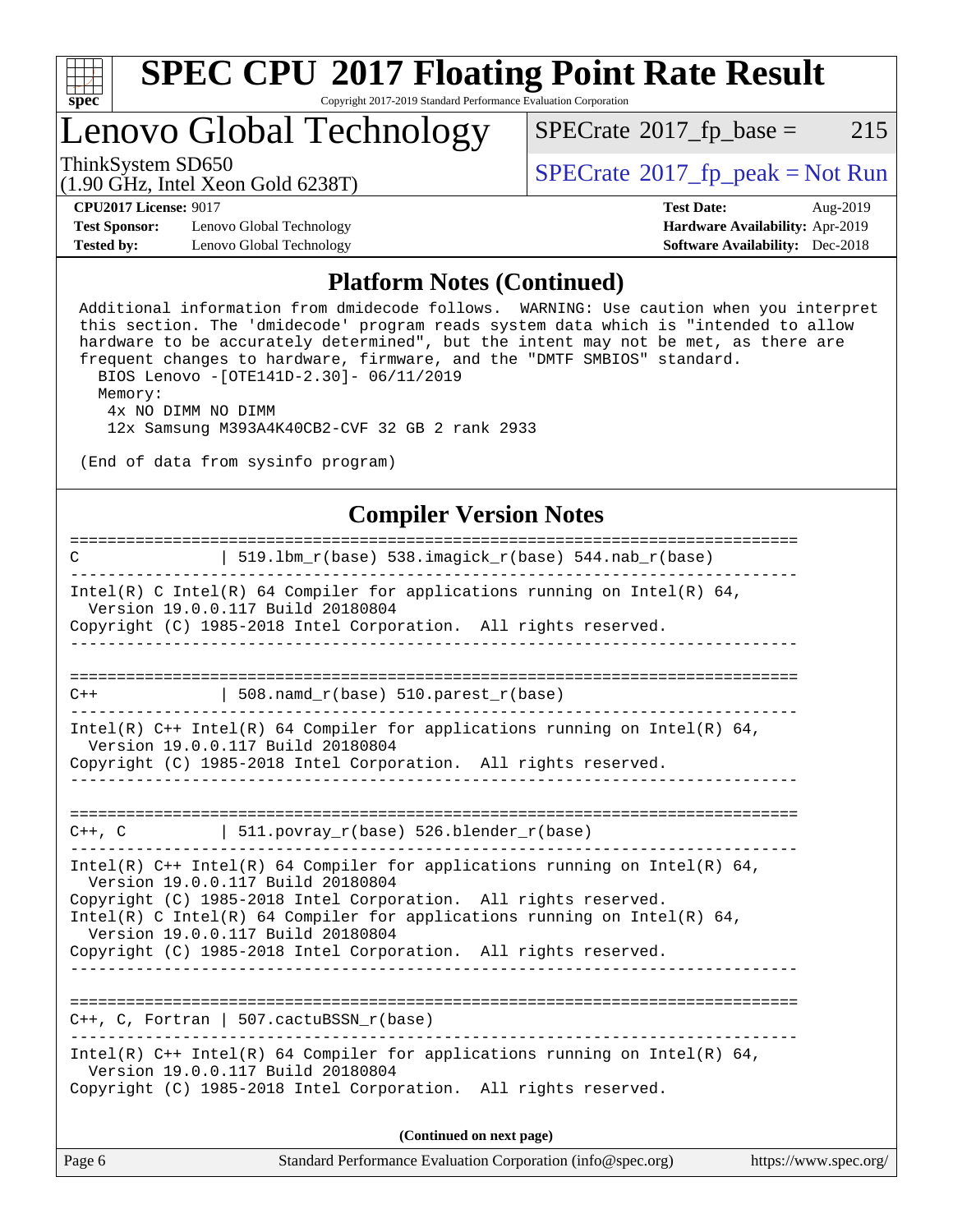

# **[SPEC CPU](http://www.spec.org/auto/cpu2017/Docs/result-fields.html#SPECCPU2017FloatingPointRateResult)[2017 Floating Point Rate Result](http://www.spec.org/auto/cpu2017/Docs/result-fields.html#SPECCPU2017FloatingPointRateResult)**

Copyright 2017-2019 Standard Performance Evaluation Corporation

## Lenovo Global Technology

 $SPECTate@2017_fp\_base = 215$ 

(1.90 GHz, Intel Xeon Gold 6238T)

ThinkSystem SD650<br>(1.00 GHz, Intel Year Gold 6238T) [SPECrate](http://www.spec.org/auto/cpu2017/Docs/result-fields.html#SPECrate2017fppeak)®[2017\\_fp\\_peak = N](http://www.spec.org/auto/cpu2017/Docs/result-fields.html#SPECrate2017fppeak)ot Run

**[Test Sponsor:](http://www.spec.org/auto/cpu2017/Docs/result-fields.html#TestSponsor)** Lenovo Global Technology **[Hardware Availability:](http://www.spec.org/auto/cpu2017/Docs/result-fields.html#HardwareAvailability)** Apr-2019 **[Tested by:](http://www.spec.org/auto/cpu2017/Docs/result-fields.html#Testedby)** Lenovo Global Technology **[Software Availability:](http://www.spec.org/auto/cpu2017/Docs/result-fields.html#SoftwareAvailability)** Dec-2018

**[CPU2017 License:](http://www.spec.org/auto/cpu2017/Docs/result-fields.html#CPU2017License)** 9017 **[Test Date:](http://www.spec.org/auto/cpu2017/Docs/result-fields.html#TestDate)** Aug-2019

### **[Compiler Version Notes \(Continued\)](http://www.spec.org/auto/cpu2017/Docs/result-fields.html#CompilerVersionNotes)**

| Intel(R) C Intel(R) 64 Compiler for applications running on Intel(R) 64,<br>Version 19.0.0.117 Build 20180804<br>Copyright (C) 1985-2018 Intel Corporation. All rights reserved.<br>$Intel(R)$ Fortran Intel(R) 64 Compiler for applications running on Intel(R)<br>64, Version 19.0.0.117 Build 20180804<br>Copyright (C) 1985-2018 Intel Corporation. All rights reserved. |
|------------------------------------------------------------------------------------------------------------------------------------------------------------------------------------------------------------------------------------------------------------------------------------------------------------------------------------------------------------------------------|
| Fortran $\vert$ 503.bwaves r(base) 549.fotonik3d r(base) 554.roms r(base)                                                                                                                                                                                                                                                                                                    |
| Intel(R) Fortran Intel(R) 64 Compiler for applications running on Intel(R)<br>64, Version 19.0.0.117 Build 20180804<br>Copyright (C) 1985-2018 Intel Corporation. All rights reserved.                                                                                                                                                                                       |
| Fortran, $C$   521.wrf $r(base)$ 527.cam4 $r(base)$                                                                                                                                                                                                                                                                                                                          |
| Intel(R) Fortran Intel(R) 64 Compiler for applications running on Intel(R)<br>64, Version 19.0.0.117 Build 20180804<br>Copyright (C) 1985-2018 Intel Corporation. All rights reserved.<br>Intel(R) C Intel(R) 64 Compiler for applications running on Intel(R) 64,<br>Version 19.0.0.117 Build 20180804<br>Copyright (C) 1985-2018 Intel Corporation. All rights reserved.   |

### **[Base Compiler Invocation](http://www.spec.org/auto/cpu2017/Docs/result-fields.html#BaseCompilerInvocation)**

[C benchmarks](http://www.spec.org/auto/cpu2017/Docs/result-fields.html#Cbenchmarks):  $\text{icc}$  -m64 -std=c11 [C++ benchmarks:](http://www.spec.org/auto/cpu2017/Docs/result-fields.html#CXXbenchmarks) [icpc -m64](http://www.spec.org/cpu2017/results/res2019q3/cpu2017-20190819-16961.flags.html#user_CXXbase_intel_icpc_64bit_4ecb2543ae3f1412ef961e0650ca070fec7b7afdcd6ed48761b84423119d1bf6bdf5cad15b44d48e7256388bc77273b966e5eb805aefd121eb22e9299b2ec9d9) [Fortran benchmarks](http://www.spec.org/auto/cpu2017/Docs/result-fields.html#Fortranbenchmarks): [ifort -m64](http://www.spec.org/cpu2017/results/res2019q3/cpu2017-20190819-16961.flags.html#user_FCbase_intel_ifort_64bit_24f2bb282fbaeffd6157abe4f878425411749daecae9a33200eee2bee2fe76f3b89351d69a8130dd5949958ce389cf37ff59a95e7a40d588e8d3a57e0c3fd751) [Benchmarks using both Fortran and C](http://www.spec.org/auto/cpu2017/Docs/result-fields.html#BenchmarksusingbothFortranandC): [ifort -m64](http://www.spec.org/cpu2017/results/res2019q3/cpu2017-20190819-16961.flags.html#user_CC_FCbase_intel_ifort_64bit_24f2bb282fbaeffd6157abe4f878425411749daecae9a33200eee2bee2fe76f3b89351d69a8130dd5949958ce389cf37ff59a95e7a40d588e8d3a57e0c3fd751) [icc -m64 -std=c11](http://www.spec.org/cpu2017/results/res2019q3/cpu2017-20190819-16961.flags.html#user_CC_FCbase_intel_icc_64bit_c11_33ee0cdaae7deeeab2a9725423ba97205ce30f63b9926c2519791662299b76a0318f32ddfffdc46587804de3178b4f9328c46fa7c2b0cd779d7a61945c91cd35) [Benchmarks using both C and C++](http://www.spec.org/auto/cpu2017/Docs/result-fields.html#BenchmarksusingbothCandCXX): [icpc -m64](http://www.spec.org/cpu2017/results/res2019q3/cpu2017-20190819-16961.flags.html#user_CC_CXXbase_intel_icpc_64bit_4ecb2543ae3f1412ef961e0650ca070fec7b7afdcd6ed48761b84423119d1bf6bdf5cad15b44d48e7256388bc77273b966e5eb805aefd121eb22e9299b2ec9d9) [icc -m64 -std=c11](http://www.spec.org/cpu2017/results/res2019q3/cpu2017-20190819-16961.flags.html#user_CC_CXXbase_intel_icc_64bit_c11_33ee0cdaae7deeeab2a9725423ba97205ce30f63b9926c2519791662299b76a0318f32ddfffdc46587804de3178b4f9328c46fa7c2b0cd779d7a61945c91cd35) [Benchmarks using Fortran, C, and C++:](http://www.spec.org/auto/cpu2017/Docs/result-fields.html#BenchmarksusingFortranCandCXX) [icpc -m64](http://www.spec.org/cpu2017/results/res2019q3/cpu2017-20190819-16961.flags.html#user_CC_CXX_FCbase_intel_icpc_64bit_4ecb2543ae3f1412ef961e0650ca070fec7b7afdcd6ed48761b84423119d1bf6bdf5cad15b44d48e7256388bc77273b966e5eb805aefd121eb22e9299b2ec9d9) [icc -m64 -std=c11](http://www.spec.org/cpu2017/results/res2019q3/cpu2017-20190819-16961.flags.html#user_CC_CXX_FCbase_intel_icc_64bit_c11_33ee0cdaae7deeeab2a9725423ba97205ce30f63b9926c2519791662299b76a0318f32ddfffdc46587804de3178b4f9328c46fa7c2b0cd779d7a61945c91cd35) [ifort -m64](http://www.spec.org/cpu2017/results/res2019q3/cpu2017-20190819-16961.flags.html#user_CC_CXX_FCbase_intel_ifort_64bit_24f2bb282fbaeffd6157abe4f878425411749daecae9a33200eee2bee2fe76f3b89351d69a8130dd5949958ce389cf37ff59a95e7a40d588e8d3a57e0c3fd751)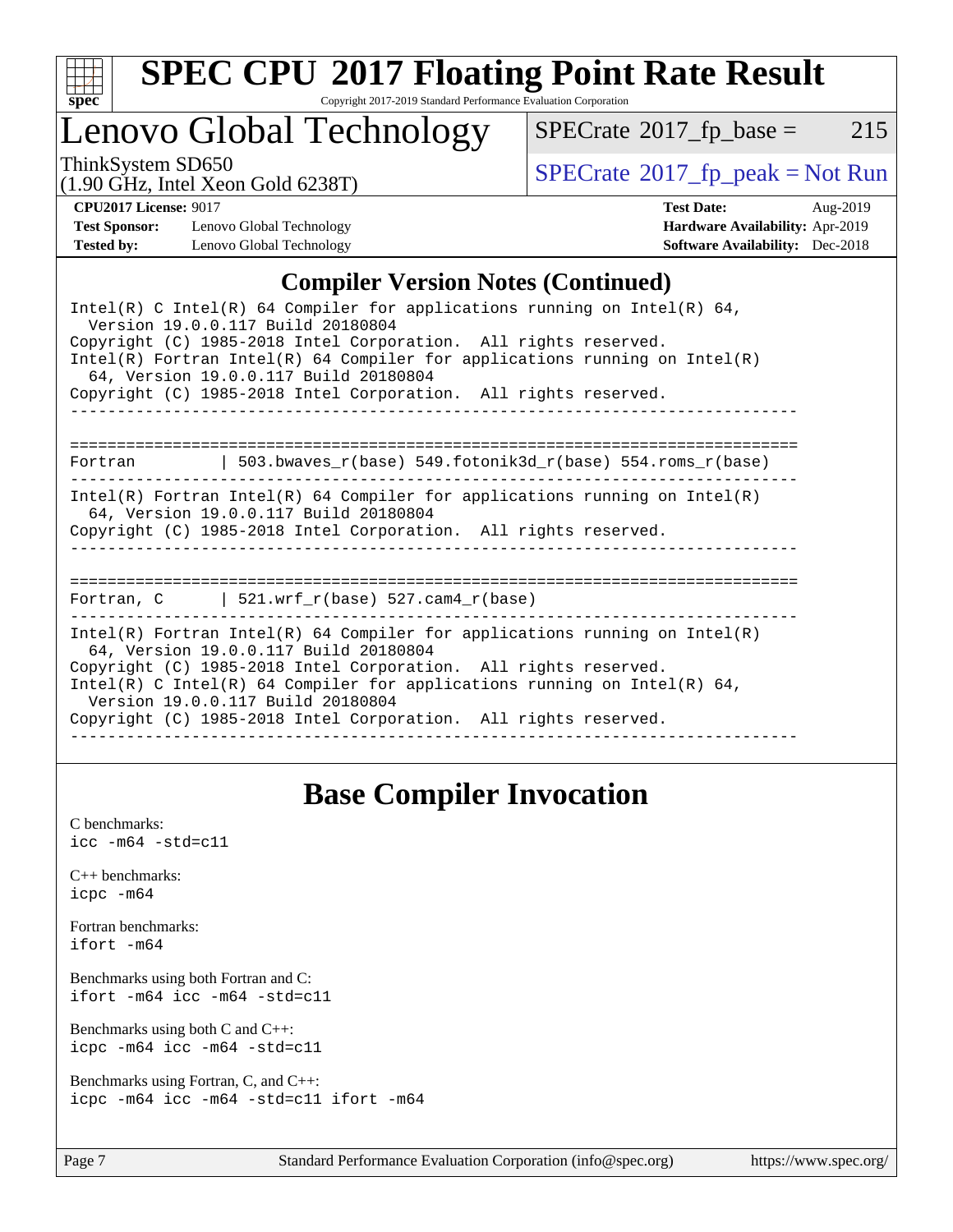

Lenovo Global Technology

 $SPECTate$ <sup>®</sup>[2017\\_fp\\_base =](http://www.spec.org/auto/cpu2017/Docs/result-fields.html#SPECrate2017fpbase) 215

(1.90 GHz, Intel Xeon Gold 6238T)

ThinkSystem SD650  $SPECrate^{\circ}2017$  $SPECrate^{\circ}2017$  fp\_peak = Not Run

**[Test Sponsor:](http://www.spec.org/auto/cpu2017/Docs/result-fields.html#TestSponsor)** Lenovo Global Technology **[Hardware Availability:](http://www.spec.org/auto/cpu2017/Docs/result-fields.html#HardwareAvailability)** Apr-2019 **[Tested by:](http://www.spec.org/auto/cpu2017/Docs/result-fields.html#Testedby)** Lenovo Global Technology **[Software Availability:](http://www.spec.org/auto/cpu2017/Docs/result-fields.html#SoftwareAvailability)** Dec-2018

**[CPU2017 License:](http://www.spec.org/auto/cpu2017/Docs/result-fields.html#CPU2017License)** 9017 **[Test Date:](http://www.spec.org/auto/cpu2017/Docs/result-fields.html#TestDate)** Aug-2019

## **[Base Portability Flags](http://www.spec.org/auto/cpu2017/Docs/result-fields.html#BasePortabilityFlags)**

 503.bwaves\_r: [-DSPEC\\_LP64](http://www.spec.org/cpu2017/results/res2019q3/cpu2017-20190819-16961.flags.html#suite_basePORTABILITY503_bwaves_r_DSPEC_LP64) 507.cactuBSSN\_r: [-DSPEC\\_LP64](http://www.spec.org/cpu2017/results/res2019q3/cpu2017-20190819-16961.flags.html#suite_basePORTABILITY507_cactuBSSN_r_DSPEC_LP64) 508.namd\_r: [-DSPEC\\_LP64](http://www.spec.org/cpu2017/results/res2019q3/cpu2017-20190819-16961.flags.html#suite_basePORTABILITY508_namd_r_DSPEC_LP64) 510.parest\_r: [-DSPEC\\_LP64](http://www.spec.org/cpu2017/results/res2019q3/cpu2017-20190819-16961.flags.html#suite_basePORTABILITY510_parest_r_DSPEC_LP64) 511.povray\_r: [-DSPEC\\_LP64](http://www.spec.org/cpu2017/results/res2019q3/cpu2017-20190819-16961.flags.html#suite_basePORTABILITY511_povray_r_DSPEC_LP64) 519.lbm\_r: [-DSPEC\\_LP64](http://www.spec.org/cpu2017/results/res2019q3/cpu2017-20190819-16961.flags.html#suite_basePORTABILITY519_lbm_r_DSPEC_LP64) 521.wrf\_r: [-DSPEC\\_LP64](http://www.spec.org/cpu2017/results/res2019q3/cpu2017-20190819-16961.flags.html#suite_basePORTABILITY521_wrf_r_DSPEC_LP64) [-DSPEC\\_CASE\\_FLAG](http://www.spec.org/cpu2017/results/res2019q3/cpu2017-20190819-16961.flags.html#b521.wrf_r_baseCPORTABILITY_DSPEC_CASE_FLAG) [-convert big\\_endian](http://www.spec.org/cpu2017/results/res2019q3/cpu2017-20190819-16961.flags.html#user_baseFPORTABILITY521_wrf_r_convert_big_endian_c3194028bc08c63ac5d04de18c48ce6d347e4e562e8892b8bdbdc0214820426deb8554edfa529a3fb25a586e65a3d812c835984020483e7e73212c4d31a38223) 526.blender\_r: [-DSPEC\\_LP64](http://www.spec.org/cpu2017/results/res2019q3/cpu2017-20190819-16961.flags.html#suite_basePORTABILITY526_blender_r_DSPEC_LP64) [-DSPEC\\_LINUX](http://www.spec.org/cpu2017/results/res2019q3/cpu2017-20190819-16961.flags.html#b526.blender_r_baseCPORTABILITY_DSPEC_LINUX) [-funsigned-char](http://www.spec.org/cpu2017/results/res2019q3/cpu2017-20190819-16961.flags.html#user_baseCPORTABILITY526_blender_r_force_uchar_40c60f00ab013830e2dd6774aeded3ff59883ba5a1fc5fc14077f794d777847726e2a5858cbc7672e36e1b067e7e5c1d9a74f7176df07886a243d7cc18edfe67) 527.cam4\_r: [-DSPEC\\_LP64](http://www.spec.org/cpu2017/results/res2019q3/cpu2017-20190819-16961.flags.html#suite_basePORTABILITY527_cam4_r_DSPEC_LP64) [-DSPEC\\_CASE\\_FLAG](http://www.spec.org/cpu2017/results/res2019q3/cpu2017-20190819-16961.flags.html#b527.cam4_r_baseCPORTABILITY_DSPEC_CASE_FLAG) 538.imagick\_r: [-DSPEC\\_LP64](http://www.spec.org/cpu2017/results/res2019q3/cpu2017-20190819-16961.flags.html#suite_basePORTABILITY538_imagick_r_DSPEC_LP64) 544.nab\_r: [-DSPEC\\_LP64](http://www.spec.org/cpu2017/results/res2019q3/cpu2017-20190819-16961.flags.html#suite_basePORTABILITY544_nab_r_DSPEC_LP64) 549.fotonik3d\_r: [-DSPEC\\_LP64](http://www.spec.org/cpu2017/results/res2019q3/cpu2017-20190819-16961.flags.html#suite_basePORTABILITY549_fotonik3d_r_DSPEC_LP64) 554.roms\_r: [-DSPEC\\_LP64](http://www.spec.org/cpu2017/results/res2019q3/cpu2017-20190819-16961.flags.html#suite_basePORTABILITY554_roms_r_DSPEC_LP64)

**[Base Optimization Flags](http://www.spec.org/auto/cpu2017/Docs/result-fields.html#BaseOptimizationFlags)**

[C benchmarks](http://www.spec.org/auto/cpu2017/Docs/result-fields.html#Cbenchmarks):

[-xCORE-AVX2](http://www.spec.org/cpu2017/results/res2019q3/cpu2017-20190819-16961.flags.html#user_CCbase_f-xCORE-AVX2) [-ipo](http://www.spec.org/cpu2017/results/res2019q3/cpu2017-20190819-16961.flags.html#user_CCbase_f-ipo) [-O3](http://www.spec.org/cpu2017/results/res2019q3/cpu2017-20190819-16961.flags.html#user_CCbase_f-O3) [-no-prec-div](http://www.spec.org/cpu2017/results/res2019q3/cpu2017-20190819-16961.flags.html#user_CCbase_f-no-prec-div) [-qopt-prefetch](http://www.spec.org/cpu2017/results/res2019q3/cpu2017-20190819-16961.flags.html#user_CCbase_f-qopt-prefetch) [-ffinite-math-only](http://www.spec.org/cpu2017/results/res2019q3/cpu2017-20190819-16961.flags.html#user_CCbase_f_finite_math_only_cb91587bd2077682c4b38af759c288ed7c732db004271a9512da14a4f8007909a5f1427ecbf1a0fb78ff2a814402c6114ac565ca162485bbcae155b5e4258871) [-qopt-mem-layout-trans=3](http://www.spec.org/cpu2017/results/res2019q3/cpu2017-20190819-16961.flags.html#user_CCbase_f-qopt-mem-layout-trans_de80db37974c74b1f0e20d883f0b675c88c3b01e9d123adea9b28688d64333345fb62bc4a798493513fdb68f60282f9a726aa07f478b2f7113531aecce732043) [C++ benchmarks:](http://www.spec.org/auto/cpu2017/Docs/result-fields.html#CXXbenchmarks) [-xCORE-AVX2](http://www.spec.org/cpu2017/results/res2019q3/cpu2017-20190819-16961.flags.html#user_CXXbase_f-xCORE-AVX2) [-ipo](http://www.spec.org/cpu2017/results/res2019q3/cpu2017-20190819-16961.flags.html#user_CXXbase_f-ipo) [-O3](http://www.spec.org/cpu2017/results/res2019q3/cpu2017-20190819-16961.flags.html#user_CXXbase_f-O3) [-no-prec-div](http://www.spec.org/cpu2017/results/res2019q3/cpu2017-20190819-16961.flags.html#user_CXXbase_f-no-prec-div) [-qopt-prefetch](http://www.spec.org/cpu2017/results/res2019q3/cpu2017-20190819-16961.flags.html#user_CXXbase_f-qopt-prefetch) [-ffinite-math-only](http://www.spec.org/cpu2017/results/res2019q3/cpu2017-20190819-16961.flags.html#user_CXXbase_f_finite_math_only_cb91587bd2077682c4b38af759c288ed7c732db004271a9512da14a4f8007909a5f1427ecbf1a0fb78ff2a814402c6114ac565ca162485bbcae155b5e4258871) [-qopt-mem-layout-trans=3](http://www.spec.org/cpu2017/results/res2019q3/cpu2017-20190819-16961.flags.html#user_CXXbase_f-qopt-mem-layout-trans_de80db37974c74b1f0e20d883f0b675c88c3b01e9d123adea9b28688d64333345fb62bc4a798493513fdb68f60282f9a726aa07f478b2f7113531aecce732043) [Fortran benchmarks](http://www.spec.org/auto/cpu2017/Docs/result-fields.html#Fortranbenchmarks): [-xCORE-AVX2](http://www.spec.org/cpu2017/results/res2019q3/cpu2017-20190819-16961.flags.html#user_FCbase_f-xCORE-AVX2) [-ipo](http://www.spec.org/cpu2017/results/res2019q3/cpu2017-20190819-16961.flags.html#user_FCbase_f-ipo) [-O3](http://www.spec.org/cpu2017/results/res2019q3/cpu2017-20190819-16961.flags.html#user_FCbase_f-O3) [-no-prec-div](http://www.spec.org/cpu2017/results/res2019q3/cpu2017-20190819-16961.flags.html#user_FCbase_f-no-prec-div) [-qopt-prefetch](http://www.spec.org/cpu2017/results/res2019q3/cpu2017-20190819-16961.flags.html#user_FCbase_f-qopt-prefetch) [-ffinite-math-only](http://www.spec.org/cpu2017/results/res2019q3/cpu2017-20190819-16961.flags.html#user_FCbase_f_finite_math_only_cb91587bd2077682c4b38af759c288ed7c732db004271a9512da14a4f8007909a5f1427ecbf1a0fb78ff2a814402c6114ac565ca162485bbcae155b5e4258871) [-qopt-mem-layout-trans=3](http://www.spec.org/cpu2017/results/res2019q3/cpu2017-20190819-16961.flags.html#user_FCbase_f-qopt-mem-layout-trans_de80db37974c74b1f0e20d883f0b675c88c3b01e9d123adea9b28688d64333345fb62bc4a798493513fdb68f60282f9a726aa07f478b2f7113531aecce732043) [-auto](http://www.spec.org/cpu2017/results/res2019q3/cpu2017-20190819-16961.flags.html#user_FCbase_f-auto) [-nostandard-realloc-lhs](http://www.spec.org/cpu2017/results/res2019q3/cpu2017-20190819-16961.flags.html#user_FCbase_f_2003_std_realloc_82b4557e90729c0f113870c07e44d33d6f5a304b4f63d4c15d2d0f1fab99f5daaed73bdb9275d9ae411527f28b936061aa8b9c8f2d63842963b95c9dd6426b8a) [-align array32byte](http://www.spec.org/cpu2017/results/res2019q3/cpu2017-20190819-16961.flags.html#user_FCbase_align_array32byte_b982fe038af199962ba9a80c053b8342c548c85b40b8e86eb3cc33dee0d7986a4af373ac2d51c3f7cf710a18d62fdce2948f201cd044323541f22fc0fffc51b6) [Benchmarks using both Fortran and C](http://www.spec.org/auto/cpu2017/Docs/result-fields.html#BenchmarksusingbothFortranandC): [-xCORE-AVX2](http://www.spec.org/cpu2017/results/res2019q3/cpu2017-20190819-16961.flags.html#user_CC_FCbase_f-xCORE-AVX2) [-ipo](http://www.spec.org/cpu2017/results/res2019q3/cpu2017-20190819-16961.flags.html#user_CC_FCbase_f-ipo) [-O3](http://www.spec.org/cpu2017/results/res2019q3/cpu2017-20190819-16961.flags.html#user_CC_FCbase_f-O3) [-no-prec-div](http://www.spec.org/cpu2017/results/res2019q3/cpu2017-20190819-16961.flags.html#user_CC_FCbase_f-no-prec-div) [-qopt-prefetch](http://www.spec.org/cpu2017/results/res2019q3/cpu2017-20190819-16961.flags.html#user_CC_FCbase_f-qopt-prefetch) [-ffinite-math-only](http://www.spec.org/cpu2017/results/res2019q3/cpu2017-20190819-16961.flags.html#user_CC_FCbase_f_finite_math_only_cb91587bd2077682c4b38af759c288ed7c732db004271a9512da14a4f8007909a5f1427ecbf1a0fb78ff2a814402c6114ac565ca162485bbcae155b5e4258871) [-qopt-mem-layout-trans=3](http://www.spec.org/cpu2017/results/res2019q3/cpu2017-20190819-16961.flags.html#user_CC_FCbase_f-qopt-mem-layout-trans_de80db37974c74b1f0e20d883f0b675c88c3b01e9d123adea9b28688d64333345fb62bc4a798493513fdb68f60282f9a726aa07f478b2f7113531aecce732043) [-auto](http://www.spec.org/cpu2017/results/res2019q3/cpu2017-20190819-16961.flags.html#user_CC_FCbase_f-auto) [-nostandard-realloc-lhs](http://www.spec.org/cpu2017/results/res2019q3/cpu2017-20190819-16961.flags.html#user_CC_FCbase_f_2003_std_realloc_82b4557e90729c0f113870c07e44d33d6f5a304b4f63d4c15d2d0f1fab99f5daaed73bdb9275d9ae411527f28b936061aa8b9c8f2d63842963b95c9dd6426b8a) [-align array32byte](http://www.spec.org/cpu2017/results/res2019q3/cpu2017-20190819-16961.flags.html#user_CC_FCbase_align_array32byte_b982fe038af199962ba9a80c053b8342c548c85b40b8e86eb3cc33dee0d7986a4af373ac2d51c3f7cf710a18d62fdce2948f201cd044323541f22fc0fffc51b6) [Benchmarks using both C and C++](http://www.spec.org/auto/cpu2017/Docs/result-fields.html#BenchmarksusingbothCandCXX): [-xCORE-AVX2](http://www.spec.org/cpu2017/results/res2019q3/cpu2017-20190819-16961.flags.html#user_CC_CXXbase_f-xCORE-AVX2) [-ipo](http://www.spec.org/cpu2017/results/res2019q3/cpu2017-20190819-16961.flags.html#user_CC_CXXbase_f-ipo) [-O3](http://www.spec.org/cpu2017/results/res2019q3/cpu2017-20190819-16961.flags.html#user_CC_CXXbase_f-O3) [-no-prec-div](http://www.spec.org/cpu2017/results/res2019q3/cpu2017-20190819-16961.flags.html#user_CC_CXXbase_f-no-prec-div) [-qopt-prefetch](http://www.spec.org/cpu2017/results/res2019q3/cpu2017-20190819-16961.flags.html#user_CC_CXXbase_f-qopt-prefetch) [-ffinite-math-only](http://www.spec.org/cpu2017/results/res2019q3/cpu2017-20190819-16961.flags.html#user_CC_CXXbase_f_finite_math_only_cb91587bd2077682c4b38af759c288ed7c732db004271a9512da14a4f8007909a5f1427ecbf1a0fb78ff2a814402c6114ac565ca162485bbcae155b5e4258871) [-qopt-mem-layout-trans=3](http://www.spec.org/cpu2017/results/res2019q3/cpu2017-20190819-16961.flags.html#user_CC_CXXbase_f-qopt-mem-layout-trans_de80db37974c74b1f0e20d883f0b675c88c3b01e9d123adea9b28688d64333345fb62bc4a798493513fdb68f60282f9a726aa07f478b2f7113531aecce732043) [Benchmarks using Fortran, C, and C++:](http://www.spec.org/auto/cpu2017/Docs/result-fields.html#BenchmarksusingFortranCandCXX) [-xCORE-AVX2](http://www.spec.org/cpu2017/results/res2019q3/cpu2017-20190819-16961.flags.html#user_CC_CXX_FCbase_f-xCORE-AVX2) [-ipo](http://www.spec.org/cpu2017/results/res2019q3/cpu2017-20190819-16961.flags.html#user_CC_CXX_FCbase_f-ipo) [-O3](http://www.spec.org/cpu2017/results/res2019q3/cpu2017-20190819-16961.flags.html#user_CC_CXX_FCbase_f-O3) [-no-prec-div](http://www.spec.org/cpu2017/results/res2019q3/cpu2017-20190819-16961.flags.html#user_CC_CXX_FCbase_f-no-prec-div) [-qopt-prefetch](http://www.spec.org/cpu2017/results/res2019q3/cpu2017-20190819-16961.flags.html#user_CC_CXX_FCbase_f-qopt-prefetch) [-ffinite-math-only](http://www.spec.org/cpu2017/results/res2019q3/cpu2017-20190819-16961.flags.html#user_CC_CXX_FCbase_f_finite_math_only_cb91587bd2077682c4b38af759c288ed7c732db004271a9512da14a4f8007909a5f1427ecbf1a0fb78ff2a814402c6114ac565ca162485bbcae155b5e4258871) [-qopt-mem-layout-trans=3](http://www.spec.org/cpu2017/results/res2019q3/cpu2017-20190819-16961.flags.html#user_CC_CXX_FCbase_f-qopt-mem-layout-trans_de80db37974c74b1f0e20d883f0b675c88c3b01e9d123adea9b28688d64333345fb62bc4a798493513fdb68f60282f9a726aa07f478b2f7113531aecce732043) [-auto](http://www.spec.org/cpu2017/results/res2019q3/cpu2017-20190819-16961.flags.html#user_CC_CXX_FCbase_f-auto) [-nostandard-realloc-lhs](http://www.spec.org/cpu2017/results/res2019q3/cpu2017-20190819-16961.flags.html#user_CC_CXX_FCbase_f_2003_std_realloc_82b4557e90729c0f113870c07e44d33d6f5a304b4f63d4c15d2d0f1fab99f5daaed73bdb9275d9ae411527f28b936061aa8b9c8f2d63842963b95c9dd6426b8a) [-align array32byte](http://www.spec.org/cpu2017/results/res2019q3/cpu2017-20190819-16961.flags.html#user_CC_CXX_FCbase_align_array32byte_b982fe038af199962ba9a80c053b8342c548c85b40b8e86eb3cc33dee0d7986a4af373ac2d51c3f7cf710a18d62fdce2948f201cd044323541f22fc0fffc51b6)